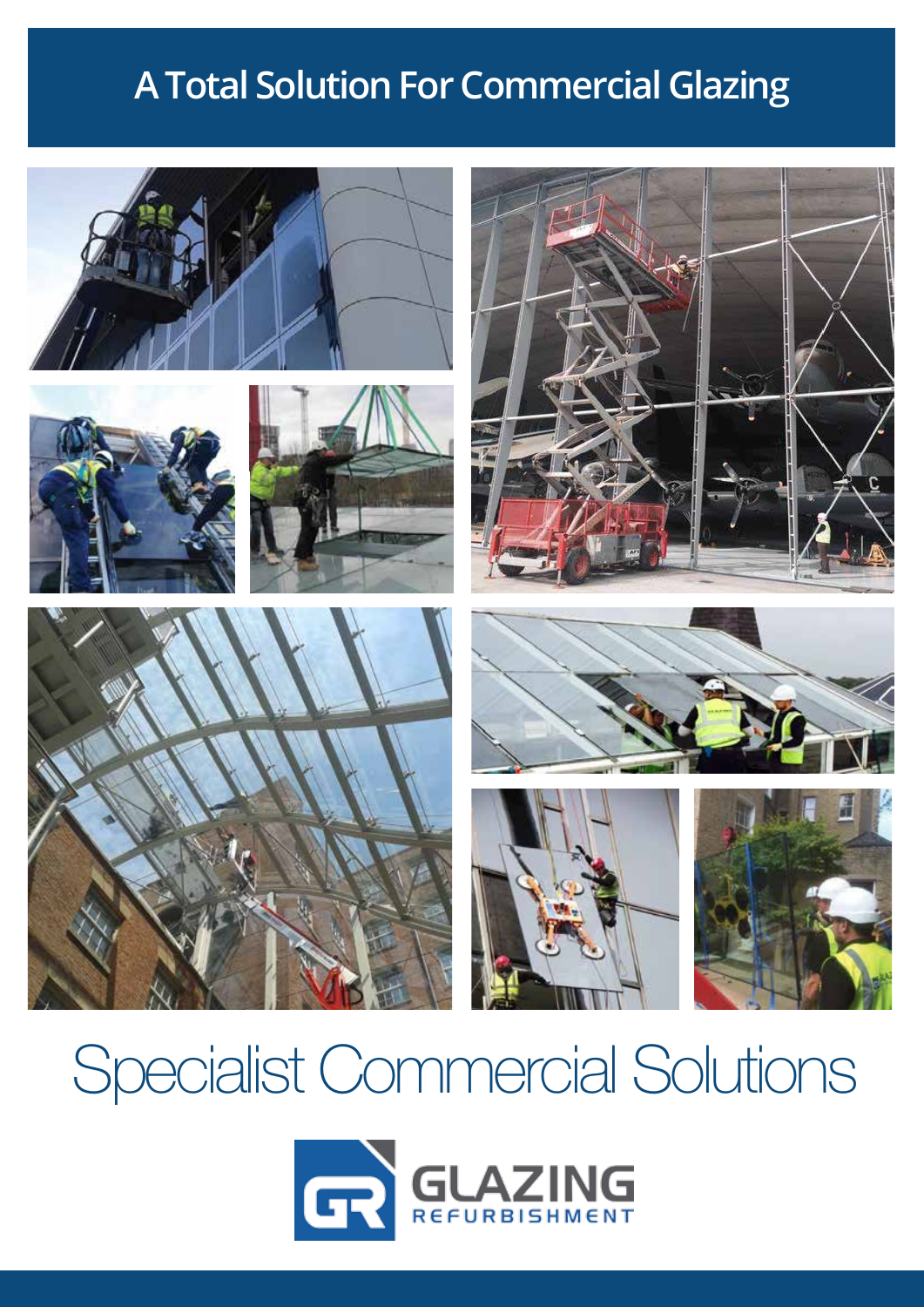## **SERVICES**

## **Refurbishment Projects**

Glazing Refurbishment Ltd specialises in the planning and delivery of refurbishment projects for the Commercial sector. The scale of projects we conduct vary greatly ranging from small projects to five year phased regeneration projects.

The scope of works we conduct on these sites are varied with clients requesting full refurbishment of system components to include the existing glazing, gasketry, pressure plates, capping details, weather seals and associated components.



We refurbish a variety of glazed structures such as curtain walling, atria, canopies, windows and glass roofs.

#### **Glass Replacements**

Glass Replacements are one of the core services that Glazing Refurbishment offer to our clients. No matter the quantity or size, our Project Team and Site Managers are able to formulate a safe method of works to conduct replacements.

The scope of projects range from glass changes to domestic rooflights to full scale replacement on large overhead shopping centres. Such a diverse history of operations conducted means that the GR Site team are trained in a variety of different access methods to ensure that site specific needs are met.



### **Leak Rectification**

When a report of a leak from a glazing system is received at the GR office, we are able to mobilise our Leak Rectification Team to site to conduct repairs.

Our leak rectification process involves an initial inspection of the glazing system and water test to find the cause of water ingress. Once identified our team will conduct the required remedial repairs to eliminate the water ingress before offering the client an optional guarantee on works.



### **Seal Service**

A glazing systems' weather seals have varying lifespans dependant on maintenance and it is often the case that whole systems are renewed at one time. It is more likely that when seals near the end of their lifespan then water ingress occurs.

Glazing Refurbishment are able to offer our clients tailor made overhaul programmes to remove and replace all existing weather seals in order to renew glazing systems. We are also able to offer clients peace of mind in the form of guarantees against future water ingress and maintenance schedules to prolong the lifespan.

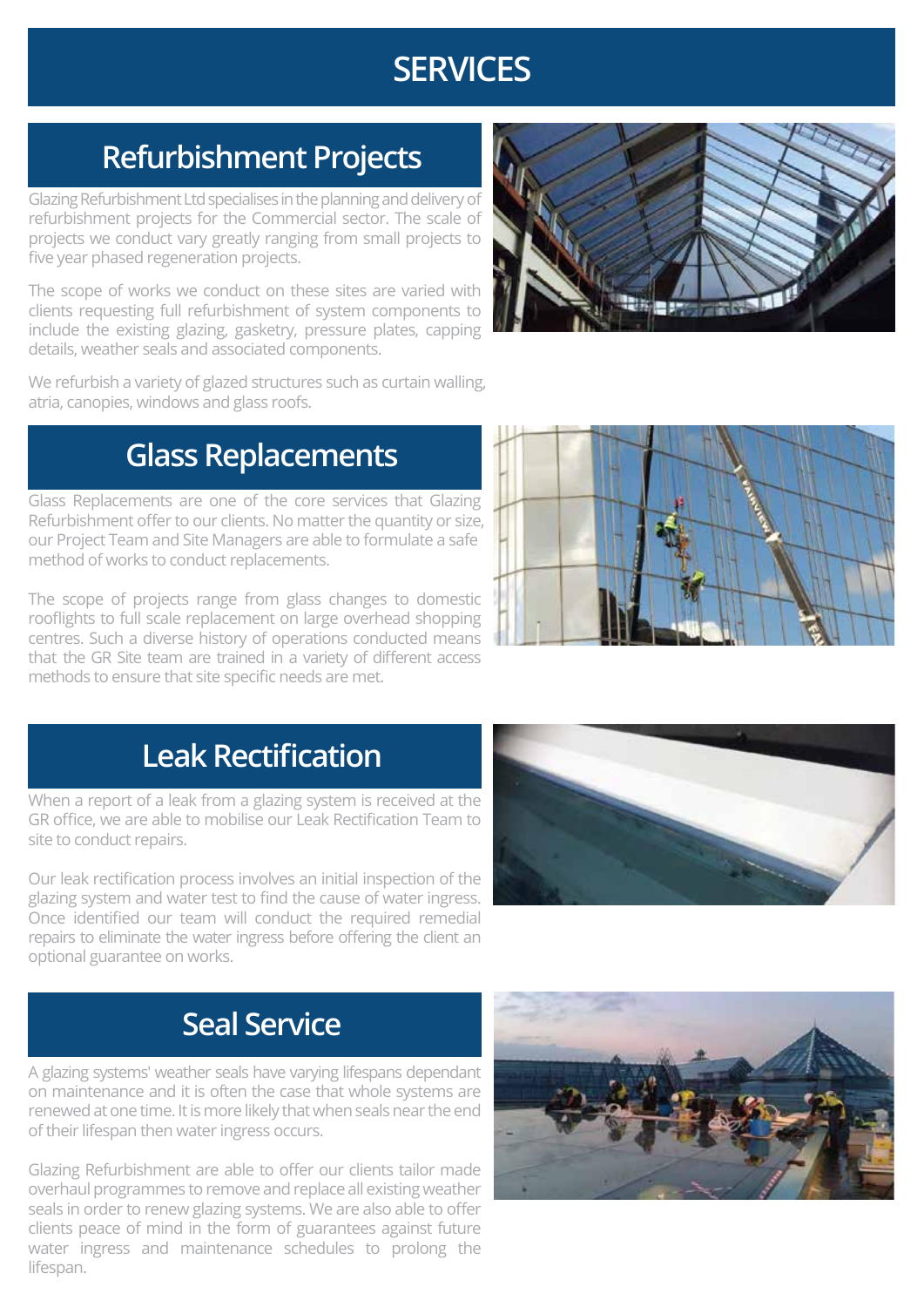## **SERVICES**

## **Glazing Dilapidation/H+S Reports**

We offer our clients our expertise to conduct an inspection and report into their onsite glazing. This will include the checking of all glazing, fixings and structural supports, butt seals, perimeter flashing details, gasketry, silicone and associated building interfaces.

The written report would then include a quantification of any of the above named components which are deemed unsound and breakdown of any faults. Any Health & Safety risk posed by these would also be assessed and priced remedial proposals outlined.



## **Emergency Make-Safe**

When a defect to glazing causes a Health and Safety hazard it is recommended that the defective glass is made safe as soon as possible to prevent injury.

At Glazing Refurbishment, we are able to instruct our teams to conduct emergency make-safe operations to glazing at all locations including overhead structures and at height.



#### **Rope Access**

As building designs increase in height and size it is often the case that new access solutions are required to conduct glazing repairs.

Our IRATA trained Rope Access Division are able to conduct and assist in a variety of different glazing projects to include inspections, glass replacements, leak repair and many more.



## **Glazing Design + Build**

Cambs Glass was set up by the owners of Glazing Refurbishment to complement our existing services by offering an in-house glazed unit fabrication service and new build glazing systems.

Services include – skylights and rooflights, curtain walling, canopies, walk-on glass, balustrade and many more.

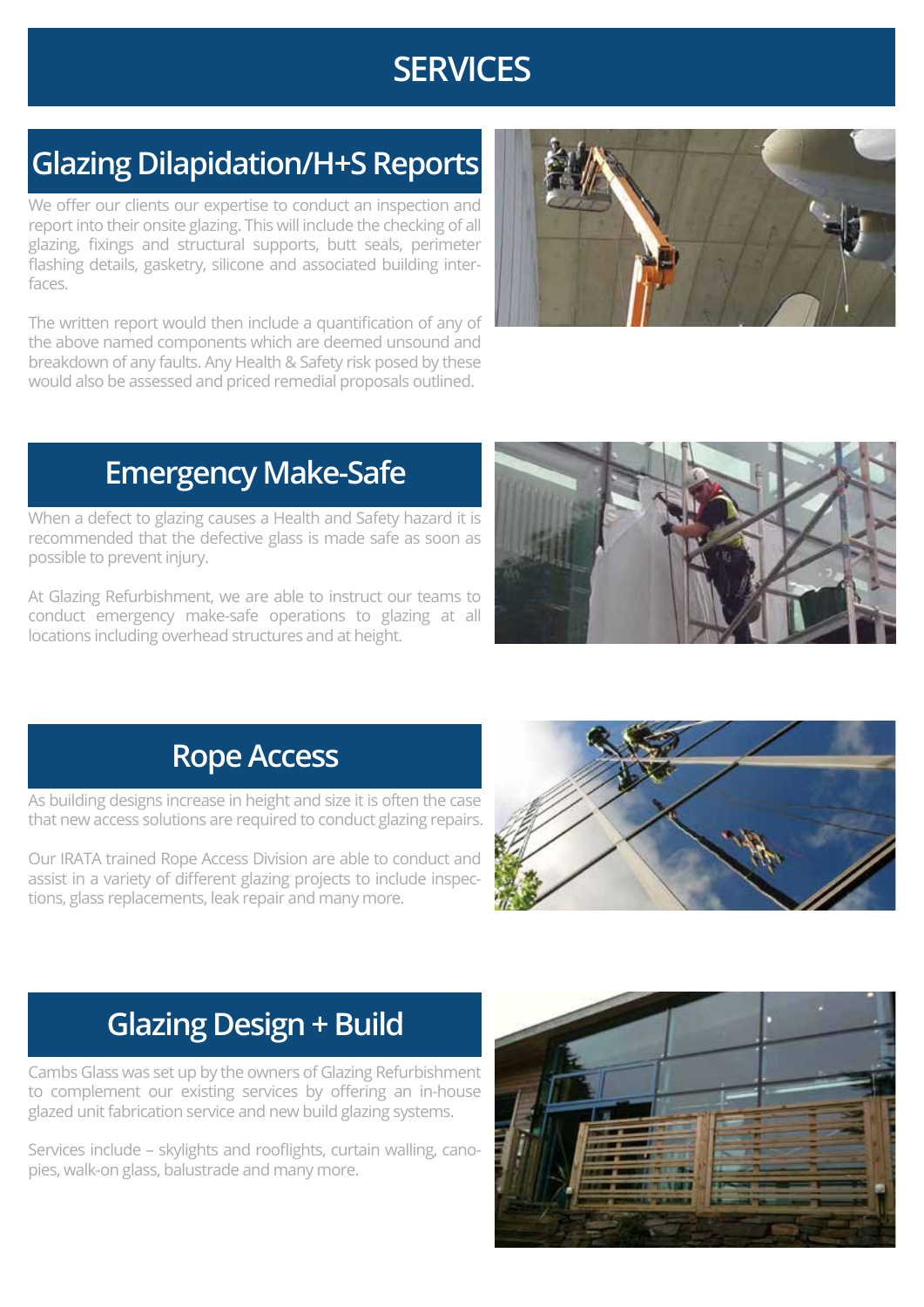#### Project: **Virgin Holidays Refurbishment Operation**





**Project Name** : The Galleria, Crawley

- **Value** : £175,000 £200,000
- **Duration** : July 2015 August 2015
- **Status** : Sub-Contractor
- **Key Points** : Removal of Roof vents and replacement with DGU's Replacement of gasketry to 600+ windows



Glazing Refurbishment were tasked with undertaking the refurbishment of the Virgin Holidays Southern Headquarters to upgrade their existing glazing system.

Our London based Commercial Division commenced with the removal, sourcing and replacement of the existing system gasketry to over 600 windows on site to eliminate multiple instances of water ingress.

As part of our works we also commenced with the removal of multiple vents from the overhead atrium. Once dismantled, our operatives conducted modifications to the existing system to allow for the installation of new double glazed units.

#### Project: **Farnborough Airport Specialist Access Glass Replacement**





**Project Name** : Farnborough Airport

| Value             | : £15,000-£20,000                             |
|-------------------|-----------------------------------------------|
| <b>Duration</b>   | : 1 no week                                   |
| <b>Status</b>     | : Main Contractor                             |
| <b>Key Points</b> | : Multiple Glass Replacement<br>Socurity Sito |

ts on High Security Site Specialist crane with manipulator head utilised MEWP required for access to glazing face



Glazing Refurbishment completed multiple glass replacements for the UK's Premier Dedicated Business Aviation Airport. Due to the sites high security nature, the operation was planned months in advance to meet the strict programme for access.

In order to overcome a site with difficult access issues, our Specialist Access division utilised a specialist crane with manipulator attachment in order to facilitate the removal and replacement of the existing defective units.

In order to protect the works area, our team utilised custom truck mats and boarding in order to limit contact between our machinery and surrounding vegetation.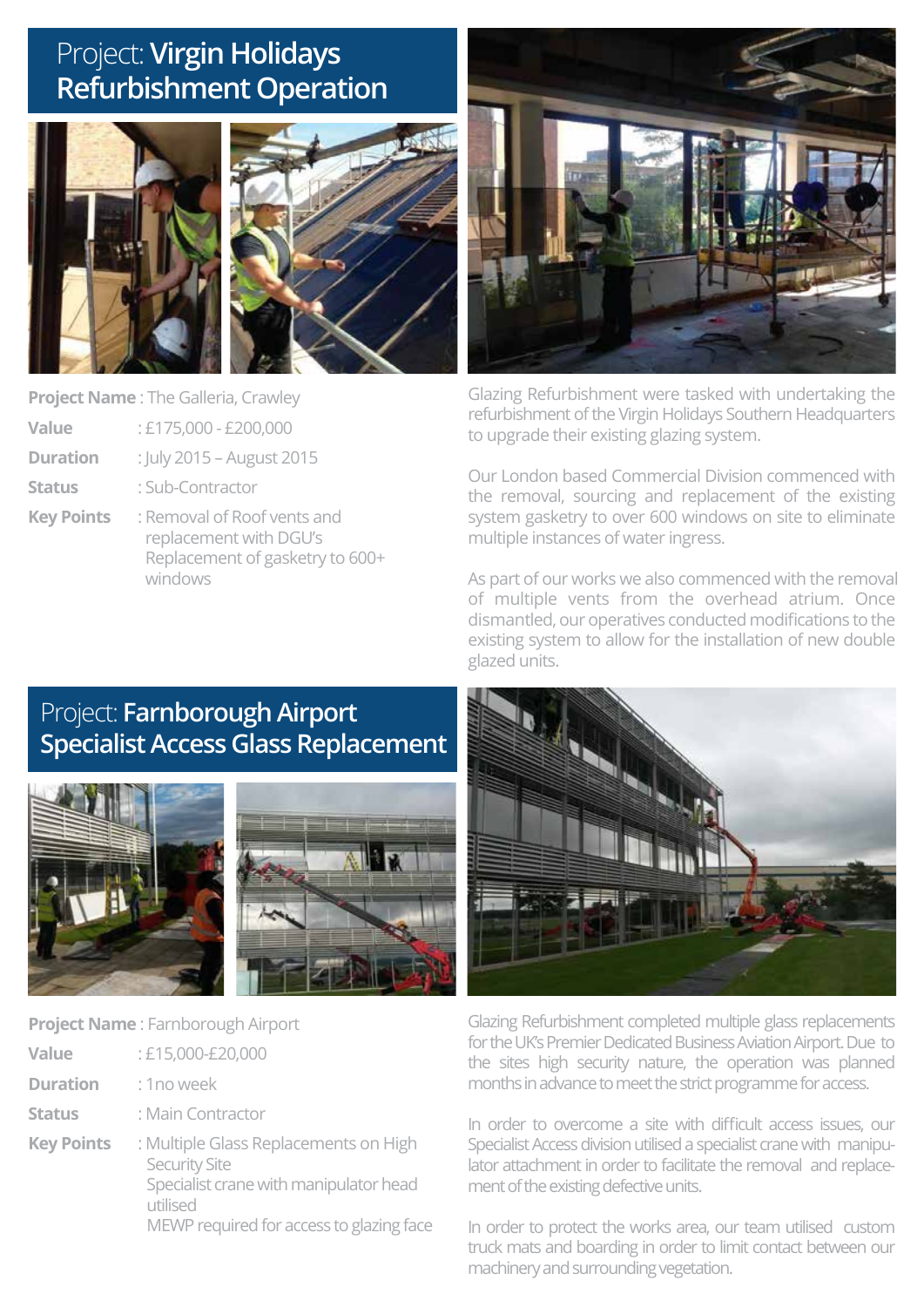#### Project: **Imperial War Museum Large Refurbishment Works**



**Project Name** : Duxford Imperial War Museum

| <b>Value</b>    | $E750,000.00+$ |
|-----------------|----------------|
| <b>Duration</b> | : 2015         |

- **Status** : Contractor
- **Key Points** : Inspection & Report of Glazing System Removal of existing Curtain Walling Replacement of defective glazed panels Reinstallation of existing Curtain Walling



Duxford Imperial War Museum required a specialist contractor to undertake works on the Sir Norman Foster designed American Air Museum Hangar. Working alongside a Principle Contractor, Glazing Refurbishment were instructed to conduct the removal, repair and reinstatement of the existing curtain wall system.

The size and scale of the project required specialist planning with the glazed panels, weighing over half a tonne each, requiring removal from the existing structure and transporting for storage. To enable works, the Projects Team sourced a variety of specialist access machinery to include cranes and MEWPS to assist with the removal of the large glazed panels and steel mullion/transom details.

#### Project: **Great Sutton Street Large Refurbishment Works**





**Project Name** : Great Sutton Street

| Value           | : £500,000 - £750,000 |
|-----------------|-----------------------|
| <b>Duration</b> | $: 2013 - 14$         |

- **Status** : Main Contractor
- **Key Points** : Replacement of 244no DGUs and refurbishment of Mansard Glazing Entrance Package - Design and Build Glazing Remedial Works to Mansard Sloped/Vertical Glazing Installation of Solar Control Film to 244no DGU's



The full mansard refurbishment of Europe's largest flagship data centre building encompassed the complete glazing upgrade at high level of the buildings' Mansard glazing.

An impressive performance from the GR team led to further instruction from the client including - full replacement of all glass using high performance bronze DGU's, external and internal film application to include safety and solar film installations, replacement of multiple glazing components to ensure structure was fully sealed, numerous weather flashing replacements throughout the building and a full upgrade of vertical glazing to include external caps and seal replacement.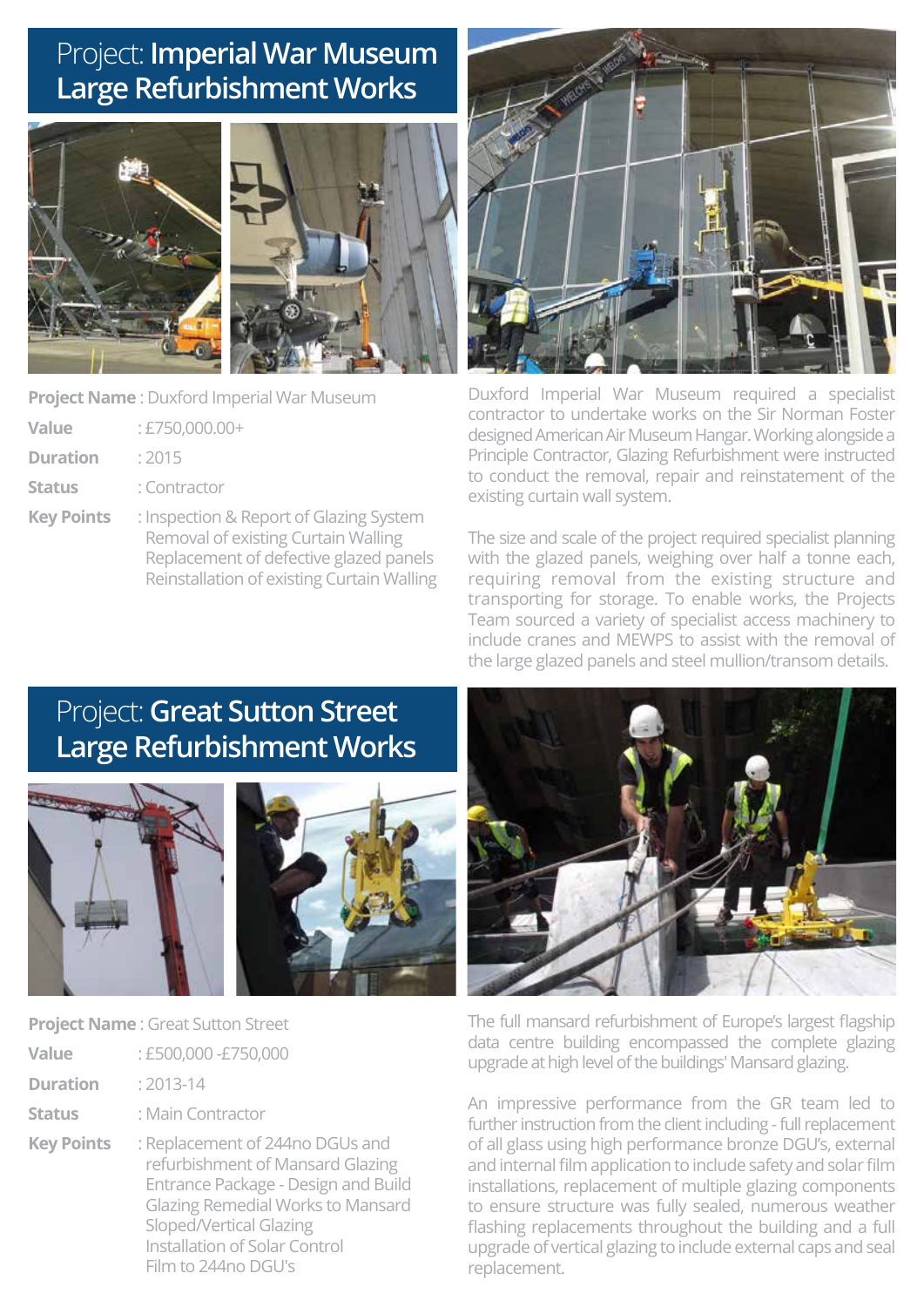### Project: **Spires Shopping Centre Refurbishment Project**





**Project Name** : Spires Shopping Centre

- **Value** : £100,000 £125,000
- **Duration** : September October 2014
- **Status** : Sub-Contractor
- **Key Points** : Full Glass Roof Replacement/ Refurbishment Program Removal and Replacement of Vents Internal/External Clean



Spires Shopping Centre required a full refurbishment of the existing glazed mall/atrium. This large scale operation involved the complete removal and disposal of the existing glass units and system components.

The project was conducted solely at height so a wide array of access equipment was utilised both internally and externally during the works and this was key when installing the new glazed units and replacement components.

In order to meet a tight deadline, we utilised both day and night teams to ensure the works were completed to the client's pre-determined schedule.

#### Project: **Kennett Shopping Centre Refurbishment Project – Phased**





**Project Name** : Kennett Shopping Centre (Savills)

| <b>Value</b><br>$\pm 75,000 - \pounds100,000$ |  |
|-----------------------------------------------|--|
|-----------------------------------------------|--|

- **Duration** : March June 2015
- **Status** : Main Contractor
- **Key Points** : Phase 1 of 4 Year Refurbishment Program Complete refurbishment to Rooflight Replacement of 59no defective panels Specialist Access Machines required



Working for Savills UK, Glazing Refurbishment submitted a phased refurbishment program for Kennett Shopping Centre to refresh the existing glazing systems and return them to a serviceable standard. The Centre has suffered from a lack of maintenance which had resulted in a number of defective panels and numerous leaks throughout.

We commenced works with the complete overhaul of a section of overhead glazing. This included the upgrade and replacement of all the existing glazing located within the structure as well as the provision of new gasketry, fixings and weather seals. Upon completion, we completed a client witnessed water test to show water ingress issues had been eliminated and a five year guarantee issued as standard against future water ingress.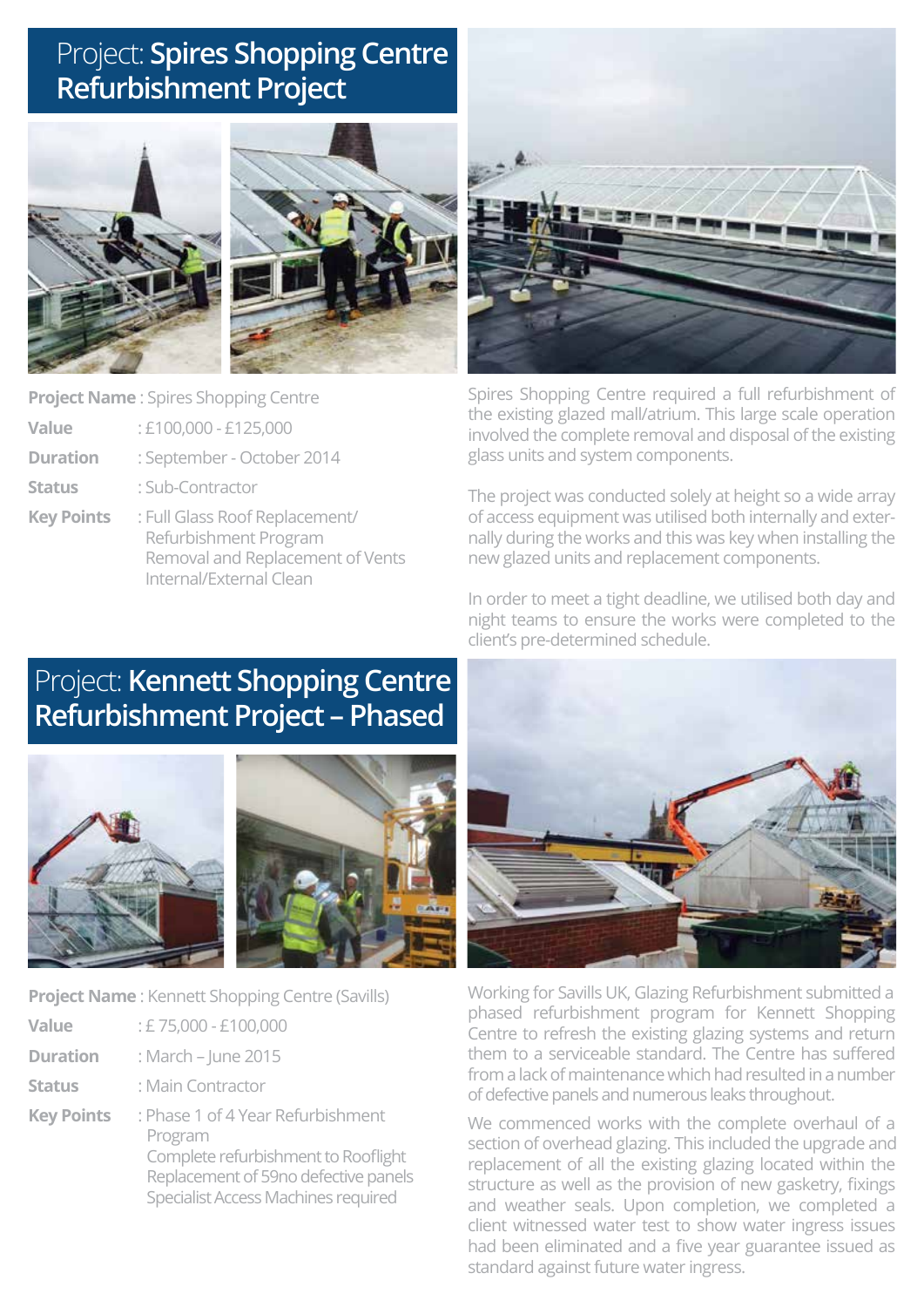#### Project: **Glassbox Specialist Glass Change**





**Project Name** : Glassbox

| Value             | : £15,000-£25,000                                                                                                                                       |
|-------------------|---------------------------------------------------------------------------------------------------------------------------------------------------------|
| <b>Duration</b>   | : 2015                                                                                                                                                  |
| <b>Status</b>     | : Contractor                                                                                                                                            |
| <b>Key Points</b> | : High Level Glass Change<br>Rope Access Required<br>Unique site floating on the river Thames<br>specialist PPE required<br>Mobile Tower crane required |



A prime office location floating within the Isle of Dogs required a specialist contractor to conduct overhead glass replacement and to conduct overhead glass replacements.

The unique location of the office led the team to utilise a mobile tower crane in order to assist with the removal of defective units and to manoeuvre the replacement DGU into the aperture.

A number of additional safety measures were required to conduct works on site including secondary safety straps, two way radios, ropes/harnesses as well as water buoyancy aids when the team were working near the building edges.

#### Project: **Brompton Place Specialist Operation**





**Project Name** : Brompton Place

| Value             | $:£20,000 - £25,000$            |
|-------------------|---------------------------------|
| <b>Duration</b>   | : July 2015                     |
| <b>Status</b>     | : Main Contractor               |
| <b>Key Points</b> | : Removal of high-specification |

 conservatory Specialist lifting equipment required Transportation to storage facility Recording of removed components



A leading London Architect with a bespoke glazed conservatory that needed removal for building works contacted the GR team for assistance after being recommended by the GGF - to undertake the project.

Limited space at the rear of this Central London property meant careful planning and execution was required in order to move the oversized glazed panels weighing as much as 250kg.

Utilising a specialist spider crane, the site team were able to conduct the dismantling of the conservatory step by step. Upon removal, each panel was safely transported to the clients' storage facility and the GR team will be returning in 2016 to reassemble.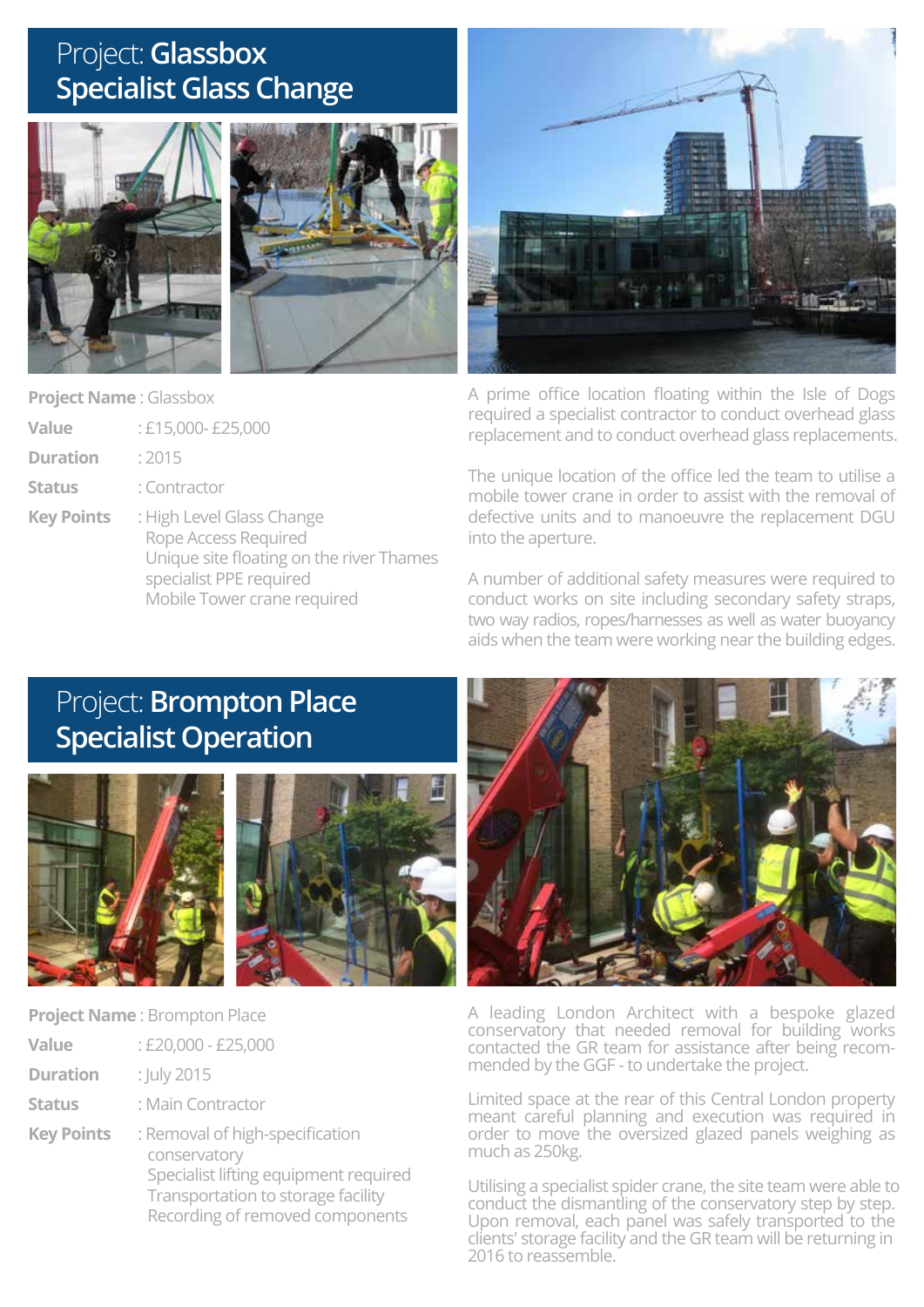#### Project: **Kvaerner Building High Level Glass Replacement**





**Project Name** : Kvaerner Building

- **Value** : £10,000-£15,000
- **Duration** : February 2015
- **Status** : Main Contractor

**Key Points** : Replacement of curtain walling glazing Rope Access Required Procurement of glazing from European Manufacturer Crane required with specialist suction lifting equipment



A Glazing Refurbishment client of many years, this Hammersmith Headquarters of one of London's most famous brands has instructed us to conduct a variety of glass changes to their premises.

A site with difficult access, the GR team mobilise on site using a combination of city cranes, rope access and the on-site cradle system to provide safe methods of work when conducting required glass replacements.

The rare specification of glass is sourced from a European plant and our logistics team ensured the delivery coincided with our mobilisation to lower the lead time for the project.

### Project: **Royal Mills High Level Glass Replacement**





**Project Name** : Royal Mills

| Value           | : £20,000-£25,000 |
|-----------------|-------------------|
| <b>Duration</b> | : One Weekend     |
| <b>Status</b>   | : Main Contractor |

**Key Points** : High Level Glass Replacement Road Closure Required Specialist Crane and Spider Access Platform required and glass lifting equipment



A bespoke glass atrium in a central Manchester apartment complex required the use of a specialist contractor to conduct the replacement of a defective panel above a busy central courtyard.

Our access specialists planned a method to reach the difficult location which involved a combination of internal MEWP, Abseil Technicians and a mobile tower crane. Licences for a road closure were applied for well in advance in order to allow the operation to go ahead.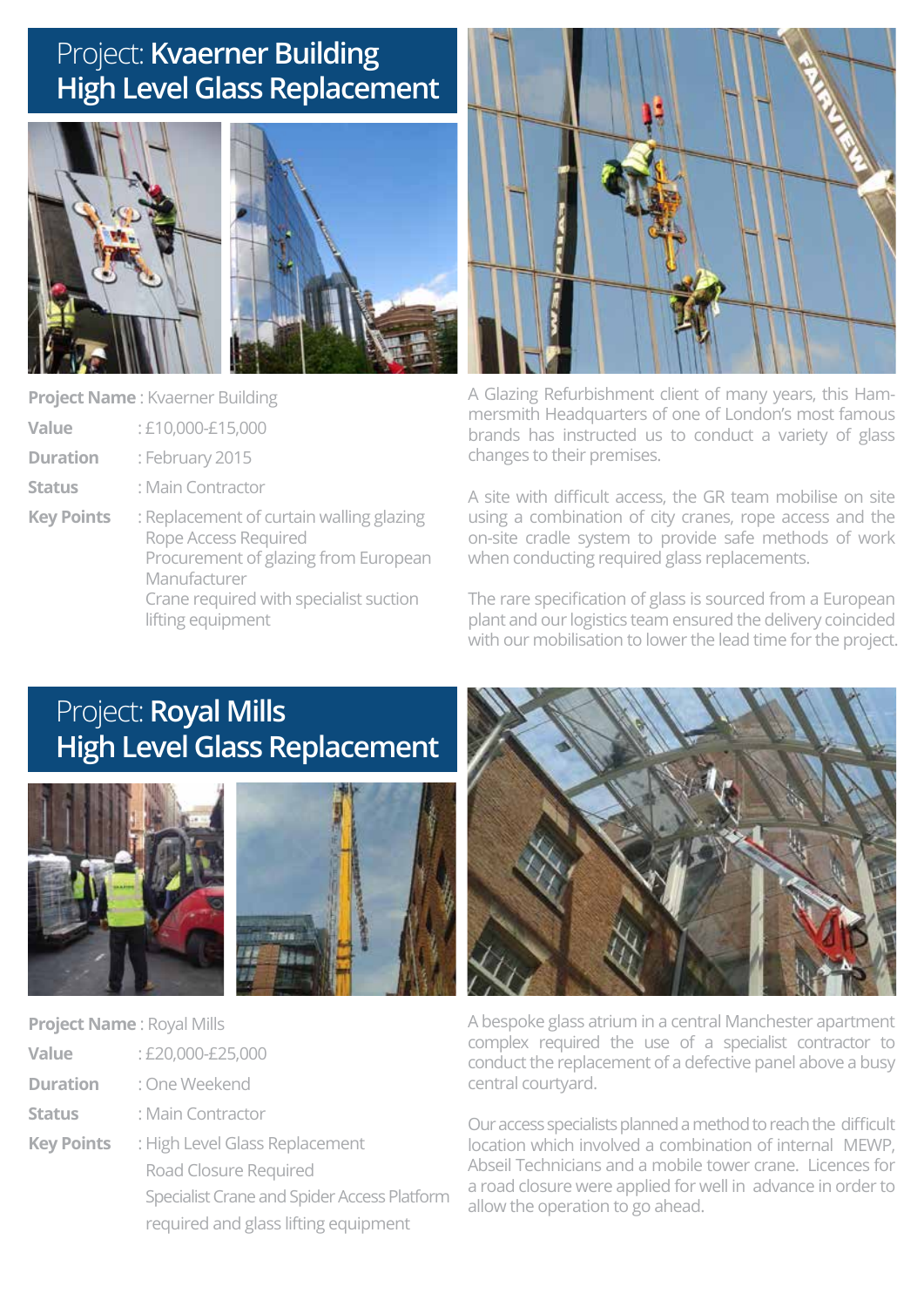#### Project: **Omega Drive Glass Replacement Operation**



**Project Name** : Omega Drive, Irlam

- **Value** : £280,000.00+
- **Duration** : February 2015
- **Status** : Main Contractor
- **Key Points** : Replacement of front façade glazing Laboratory testing to establish glass specification/combination Procurement of glazing from European Manufacturer Provision of long term guarantee Specialist on-site production facility created and utilised



Our prestigious blue chip client approached Glazing Refurbishment to replace an existing curtain wall façade with a defunct glazing specification and numerous defects.

The GR procurement team arranged for laboratory testing of the existing glazing to find the closest match available before procuring the units from a mainland Europe Manufacturer. With a tight deadline, we created a specialist on-site manufacturing facility for the project duration to reduce the lead time.

Our teams utilised a variety of mechanical access equipment to assist with the removal of existing defective units and to aid the installation of the replacements.

## Project: **Whitby Pavilion Glass Replacement Operation**





|                   | <b>Project Name: Whitby Pavilions</b>                                                                                                                                                                                            |
|-------------------|----------------------------------------------------------------------------------------------------------------------------------------------------------------------------------------------------------------------------------|
| Value             | : £20,000-£25,000                                                                                                                                                                                                                |
| <b>Duration</b>   | : Jan-Feb 2015                                                                                                                                                                                                                   |
| <b>Status</b>     | : Main Contractor                                                                                                                                                                                                                |
| <b>Key Points</b> | : Replacement of 14no Defective DGU's<br><b>Fixed scaffolding access</b><br>Difficult access due to cliffside location<br><b>Full Seal Service</b><br>Specialist Roof access system with bearers<br>Ropes and harnesses required |



A difficult cliff side location led this popular Entertainment Venue to contact Glazing Refurbishment to assist with their required glass replacements due to the unique access conditions.

Our access specialists conducted a site survey in order to formulate a safe working method. With the access arrangements agreed with the client and put in place, the GR fitting team arrived on site and conducted the multiple glass replacements – all whilst working by the cliff edge.

The client, pleased with our professional approach, later instructed additional works on site to include the complete replacement of existing weather seals.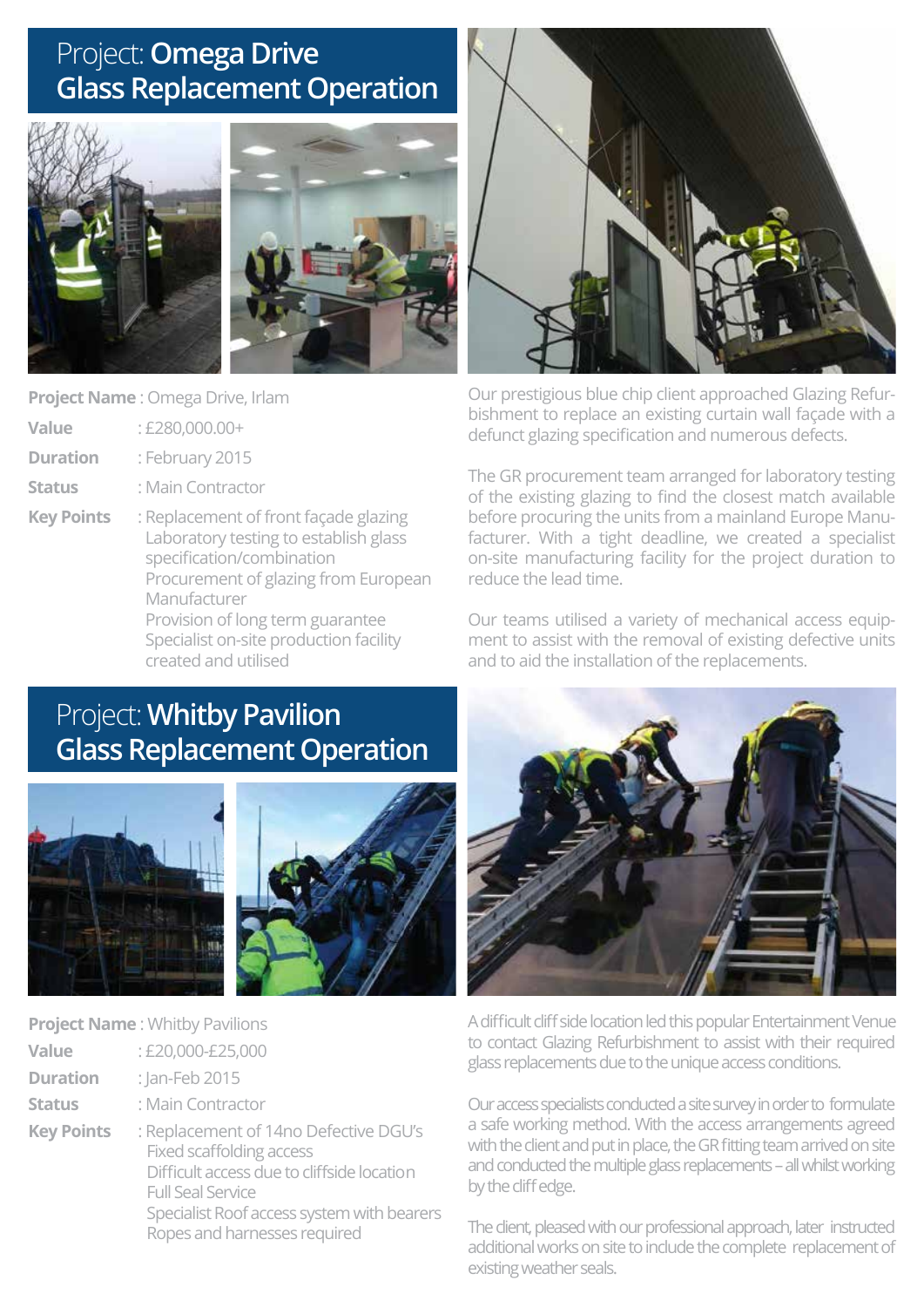#### Project: **Meadowhall SC Leak Rectification Works**



**Project Name** : Meadowhall Shopping Centre

(Laing O Rourke)

- **Value** : £50,000 £75,000
- **Duration** : May 2015 July 2015
- **Status** : Sub-Contractor
- **Key Points** : Complete overhaul of existing butt seals Provision of five year guarantee against water ingress Specialist Roof Access system utilised



Having experienced water ingress issues with a recently installed overhead rooflight measuring over 100m in length, we were tasked with inspecting the system and providing a long term solution.

Our intrusive inspection revealed the incorrect application of butt seals was allowing water to penetrate the system.

To conduct works, our teams raked out and removed all of the existing butt seals before conducting cleaning and preparation works to the surface. We then conducted the application of new replacement butt seals utilising system compatible silicon sealant and backing rod to provide a water tight seal. A successful water test upon completion revealed that all works were conducted correctly.

## Project: **St Elli Shopping Centre**





**Project Name** : St Elli Shopping Centre

- **Value** : £75,000 £100,000
- **Duration** : May-July 2015
- **Status** : Contractor
- **Key Points** : Replacement of all existing weather seals Clearing of all drainage details Multiple Glass Replacements Replacement of external Silicon Seals Full clean to system to remove build up of dirt/debris/vegetation



The new owners of the St Elli Shopping Centre inherited an overhead system with multiple water ingress issues due to the seaside location and a lack of maintenance.

Our Shopping Centre Division proposed a complete overhaul of the existing weather seals and an annual maintenance program to prolong the lifespan.

Our team commenced with removing large amounts of built up vegetation and dirt from the system. The existing weather seals in approx.750 overhead panels were all removed before new weather seals were added using system compatible silicon sealant.

A five year guarantee against future water ingress was given to client upon completion of the successful weather seal replacement works.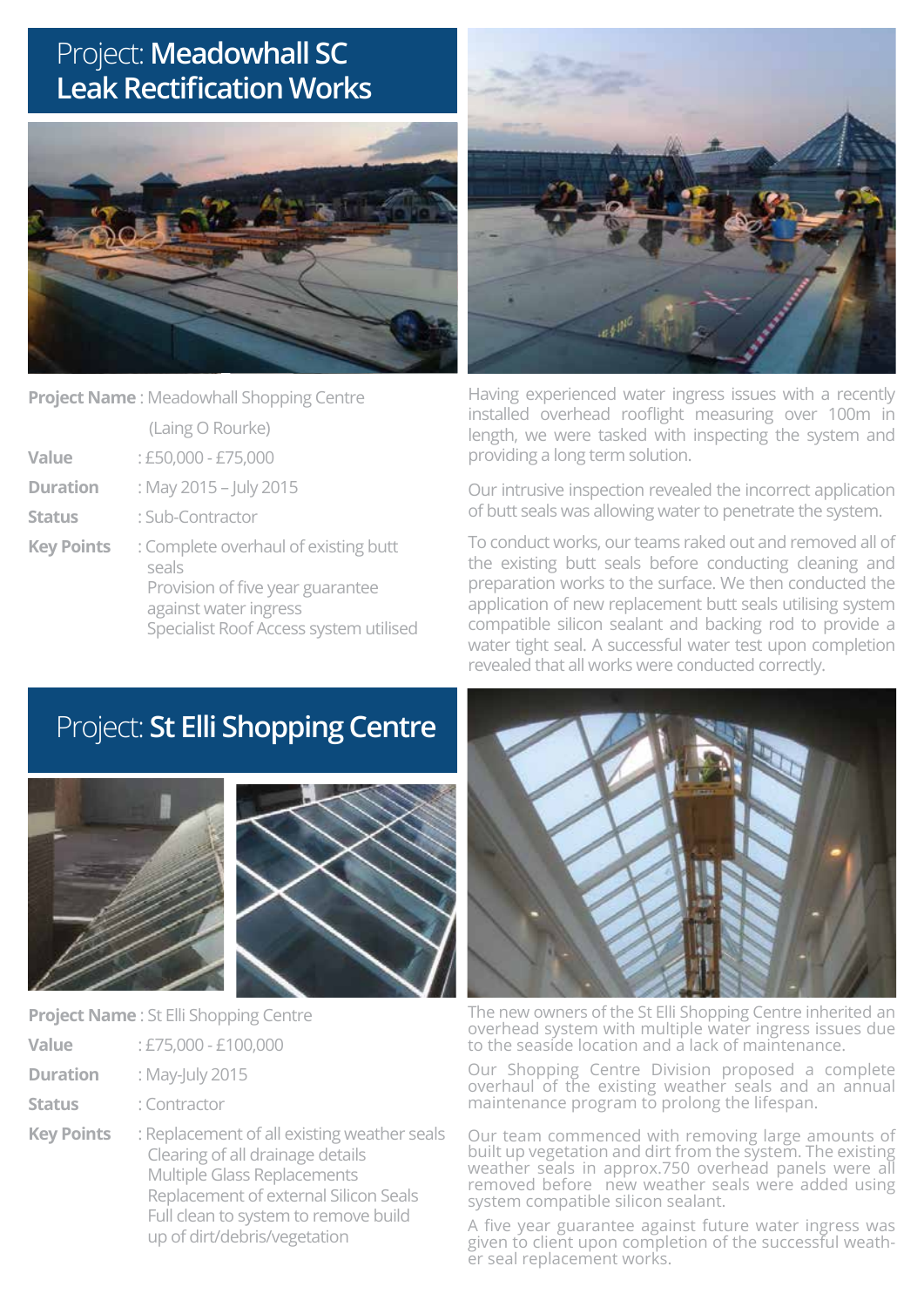## About Us: **Who We Are**



Glazing Refurbishment Limited was established in 1994 as part of the Vision Group of companies. The Managing Director, Michael Bloor, established the company after a history in the architectural glazing trade spanning twenty five years. The company has built a solid reputation delivering specialist glazing operations at height and in difficult access locations.

Glazing Refurbishment has now established themselves as the market leader in the refurbishment and repair of architectural glazed structures. Refurbishment packages cover all forms of architectural and Commercial Glazing including glass roofs, rooflights, canopies, glazed entrances, curtain walling and windows.

We provide a UK wide specialist service, focusing upon difficult access, high-level operations providing glazing restoration, refurbishment and remedial solutions to the commercial sector. In order to maintain our professional standards, our recruitment and training policy ensures that all team members are fully skilled in delivering bespoke refurbishment packages in order to offer our clients the very best service.

### **Health** and **Safety** Accreditations Trusting your **Contractors**

Our Health and Safety procedures are constantly reviewed and upgraded with a site and task specific detailed method statement and risk assessment being provided as a basic standard for all works undertaken.

GR is accredited to an ISO standard meeting the requirements of ISO 9001 and ISO 14001 along with compliance and membership of Safe Contractor, Construction Line, CHAS and Contractor Plus.

All Site Managers are trained to SMSTS standard and all Site operatives are CSCS card holders and CITB Health & Safety tested. All high level works are conducted by GR PASMA (Prefabricated Access Suppliers & Manufacturers Association), IPAF (International Powered Access Federation)

#### Insurance Backed Guarantees Long Term Protection

Due to our unique and longstanding position as the leading organisation within our market – Glazing Refurbishment are the ONLY Specialist Glazing Company able to offer a full Insurance Backed Guarantee Warranty on works that we conduct.

All items within our agreed works are fully covered by a comprehensive insurance backed guarantee against products utilised, leak ingress and any defects within our refurbishment following successful completion of works.

Each insured works listed on our provided certificate of insurance are covered for a period of 10 years from completed installation date providing clients with peace of mind in regard to the quality of works we produce.